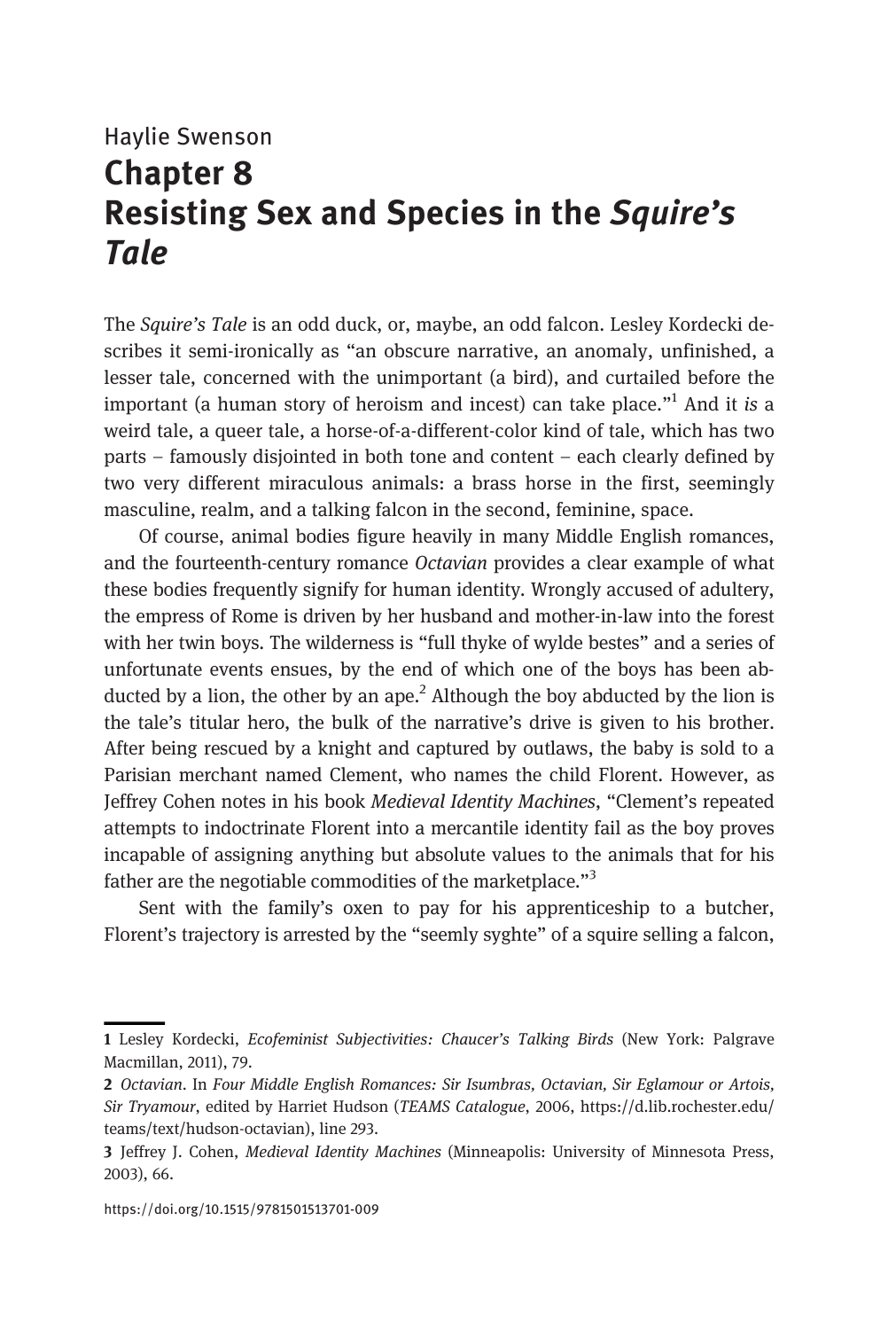which Florent promptly trades both oxen to buy. $4$  When he discovers the trade, Clement beats Florent severely, betraying an inability to appreciate the intrinsic beauty of the hawk that shocks the boy. Florent chastises his father:

"Would ye stoned now and beholde How feyre he can hys fedurs folde, And how lovely they lye, Ye wolde pray God with all your mode That ye had solde half your gode, Soche anodur to bye."<sup>5</sup>

Soon after, Florent is sent back to town with "fowrty pownde," but once again he is deterred from his errand by an animal body. This time, it is a horse, "stronge yn eche were," with a coat as "whyte as any mylke" and a beautiful bridle and harness.<sup>6</sup> As Cohen tells it, when asked the price, the horse's owner

declares the value of the warhorse to be precisely "thyrty pownde, / eche peny hole and sownde" [730–31], a statement of exaggerated firmness that betrays the expectation of a counteroffer. Whereas Clement immediately bargained down the asking price of the infant Florent from forty pounds to twenty, Florent announces that thirty pounds is too mean a sum for so noble an animal and insists upon giving the man his full forty pounds.<sup>7</sup>

As Cohen goes on to explain, "Forty pounds, by no coincidence, was also repeatedly declared to be the statutory threshold of English knighthood, so that Florent's seemingly impulsive purchase actually enfolds and attenuates the economic, the social, the aristocratic, the animal, and the chivalric."<sup>8</sup> Through his aesthetic appreciation and acquisition of these courtly animals, Florent is able to narrow the gap between his adopted father's middle-class identity and his inevitable return to a chivalric nobility defined in part by its engagement with animal life. Coming into his young life at a pivotal moment, the horse and falcon help usher Florent away from his father's practical and mercantile identity, teaching him instead how to be a different kind of man.

This privileging of warhorse and falcon as uniquely able to signify chivalric masculinity is also evident in the two parts of the Squire's Tale, and this, perhaps, is unsurprising. Like Octavian, the Squire's Tale is a romance, a genre in which, as Susan Crane notes, "a powerful animal's devotion reflects well on the

<sup>4</sup> Octavian, line 654.

<sup>5</sup> Octavian, lines 694–99.

<sup>6</sup> Octavian, lines 720, 721.

<sup>7</sup> Cohen, Medieval Identity Machines, 67.

<sup>8</sup> Cohen, Medieval Identity Machines, 67.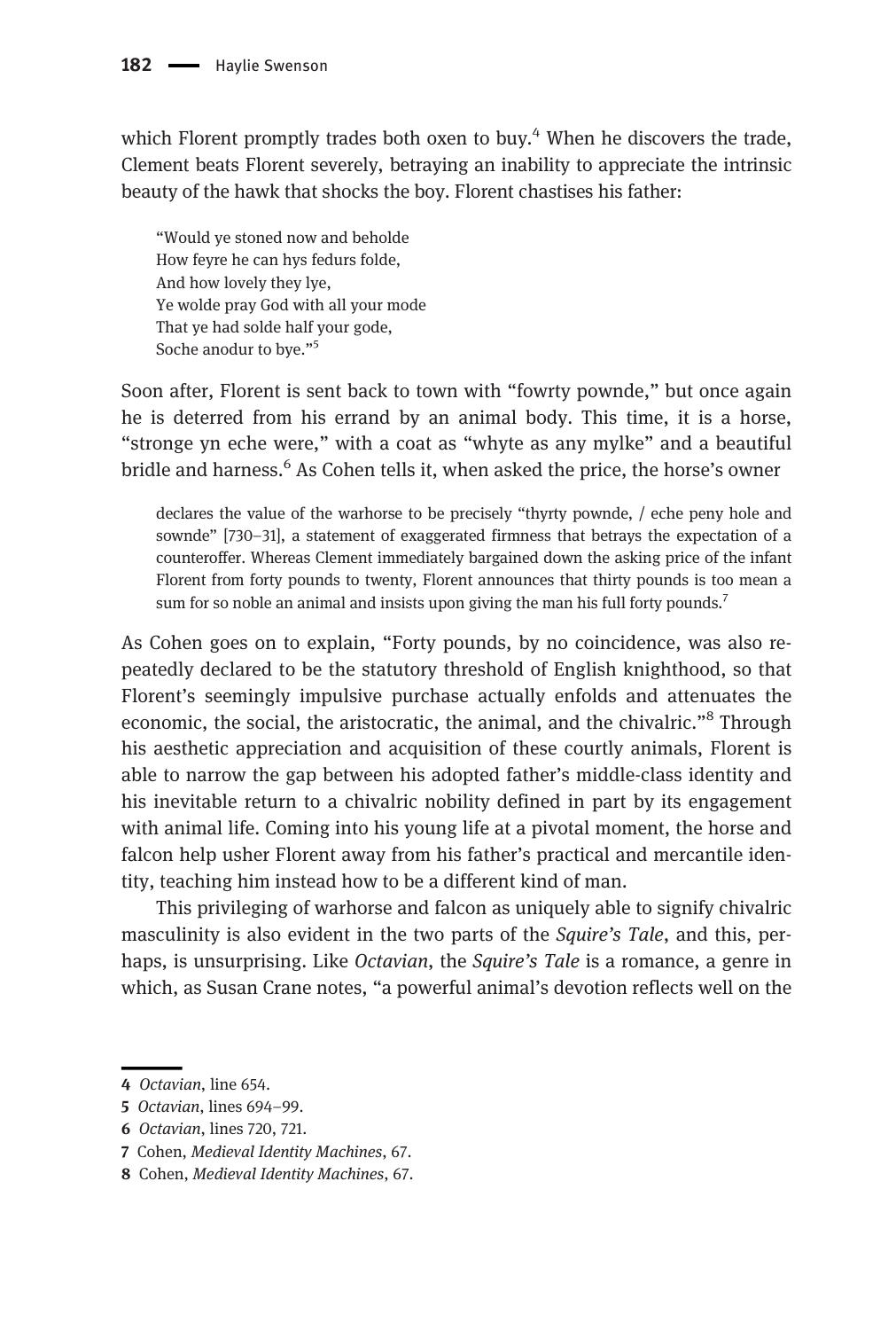hero, and the hero's responding devotion also reflects well on him."<sup>9</sup> But, if romance privileges the relationship between man and animal to some extent, it also sets restrictions upon that relationship. For, as Cohen notes, even as Florent's desire for the falcon and the hawk opens up spaces of possibility,

a second, circumscriptive circuit activates simultaneously, attempting what Deleuze and Guattari would call a reterritorialization, striving to articulate into socially useful form this dangerous and potentially nonhuman flux of identity. The second movement works through equivalence: a warhorse, an aristocratic boy, and a knight are all given the same absolute value (forty pounds), because it is necessary that they all in the end become the same predictable, discernable, deployable thing.<sup>10</sup>

In spite of its ability to imagine alternate possibilities, Cohen argues, chivalry is nevertheless an "apparatus of normalization." But chivalry, like all normalizing mechanisms, "always ultimately falters," and this is evident in the Squire's Tale.<sup>11</sup> Like Florent's desires, the Tale's two parts are also dominated by a warhorse and a falcon, but these animals work very differently in the *Squire's Tale* than in Octavian. In their uncanny abilities to elude categories, or what Chaucer might call "kynde," the Tale's brass steed and talking falcon resist being reduced to "deployable thing[s]." Instead, they offer opportunities for transformation, creating spaces of possibility for nonnormative sexualities and a reimagining of human relationships with other marvelous bodies. In the sensually evocative first part of the text, a mysterious rider arrives at Genghis Khan's fabulous court. The rider bears four fantastic gifts: a mechanical brass horse that can carry its rider anywhere he wishes within the space of a day; a sword that can both cut any armor and heal any wound it creates; a mirror that identifies both friend and foe; and a ring that grants its bearer the ability to speak to and understand birds. These gifts are all treated as marvels; however, the brass steed dominates the first part of the narrative. But it will not dominate the first part of this essay. Rather, in an attempt to further destabilize the disconnect between masculine horse and feminine bird, I will take these animals out of order, first turning to the falcon's half of the tale before circling back to the strange brass horse. The narrative attempts to fix both the brass horse and talking bird in place. But both creatures ultimately resist this reduction, in the process creating space for both interspecies and intrasexual relationships of care outside of the gendered human norms of chivalric romance.

<sup>9</sup> Susan Crane, "For the Birds," Studies in the Age of Chaucer 29 (2007): 21–41 at 24.

<sup>10</sup> Cohen, Medieval Identity Machines, 67.

<sup>11</sup> Cohen, Medieval Identity Machines, 71.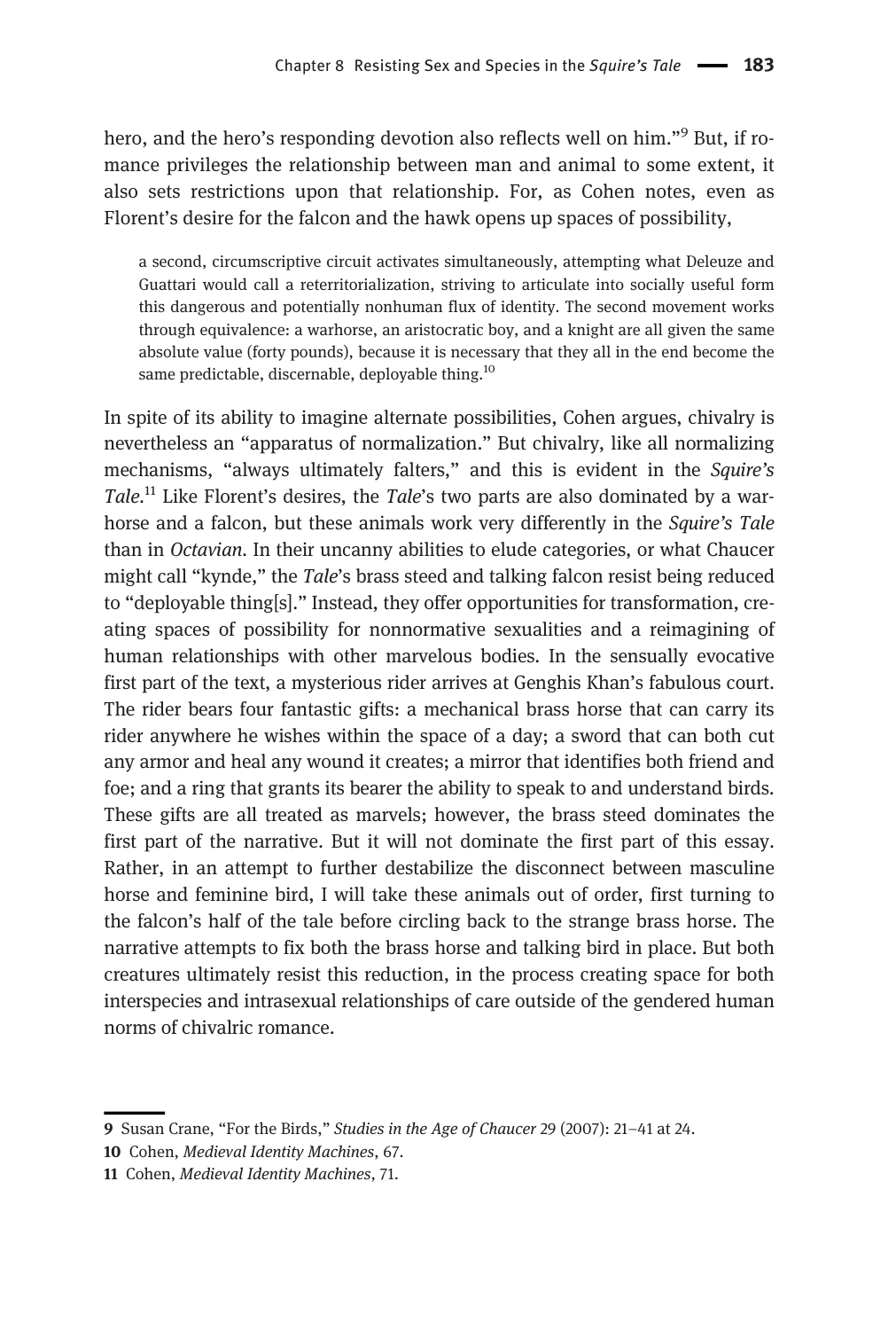## "Hir Hauke Kepyng"

Mutely receiving her gifts and joining the knight for a dance, the host's daughter, Canacee, barely registers in the prima pars of the Squire's Tale. As the pars segunda begins, however, the story shifts, following Canacee as she goes early to bed to take joy with her "queynte ring":

For swich a joye she in hir herte took Bothe of hir queynte ryng and hire mirour, That twenty tyme she changed hir colour; And in hire sleep, right for impressioun Of hire mirour, she hadde a visioun.<sup>12</sup> (V, ll. 368-72)

This description of Canacee in bed transitions the reader from the serious, mechanical space of the first part of the story to the dream-like, organic space of the second; the tale switches from robots to rings, from horses to falcons.

For Kordecki, the falcon has a "very different" effect on the text from the brass horse; the horse is "a symbol of manipulated animality" and serves to emphasize the text's reliance on "masculine subjectivity."<sup>13</sup> By contrast, the falcon "breaks into the set vision, draws out the heroine instead of the hero, and moves the narrative into far more exotic and dangerous sensibilities."<sup>14</sup> Consequently, the obscene (possibly masturbatory?) pun on Canacee's "queynte ring" is important, establishing from the get-go the significance of both biological and cultural sex to Canacee's connection to the falcon. That is, it's important that Canacee's ability to talk to the falcon be tied to both her ring and her ring; it matters that her tale is grounded in the genre-specific requirements for cisgendered heterosexuality, and it matters because of the way Canacee and her falcon will slyly exceed those limitations. Canacee's relationship with the hawk, I argue, triangulates hetero- and homonormative desires, alongside species difference, toward a queer intersubjectivity that includes – indeed, depends on – animals. This alternative to bounded human selfhood, furthermore, reflects backward to expand the possibilities of both parts of the tale.

Birdlike, Canacee arises early the morning after the party in order "to pleye and walke on foote" with her magical ring (V, ll. 390–91). And it isn't long before she's able to try it out, as very soon she spies a peregrine falcon crying in a tree:

<sup>12</sup> All citations from Chaucer are taken from The Riverside Chaucer, ed. Larry D. Benson, 3<sup>rd</sup> edition (Boston: Houghton Mifflin, 1987).

<sup>13</sup> Kordecki, Ecofeminist Subjectivities, 79.

<sup>14</sup> Kordecki, Ecofeminist Subjectivities, 287.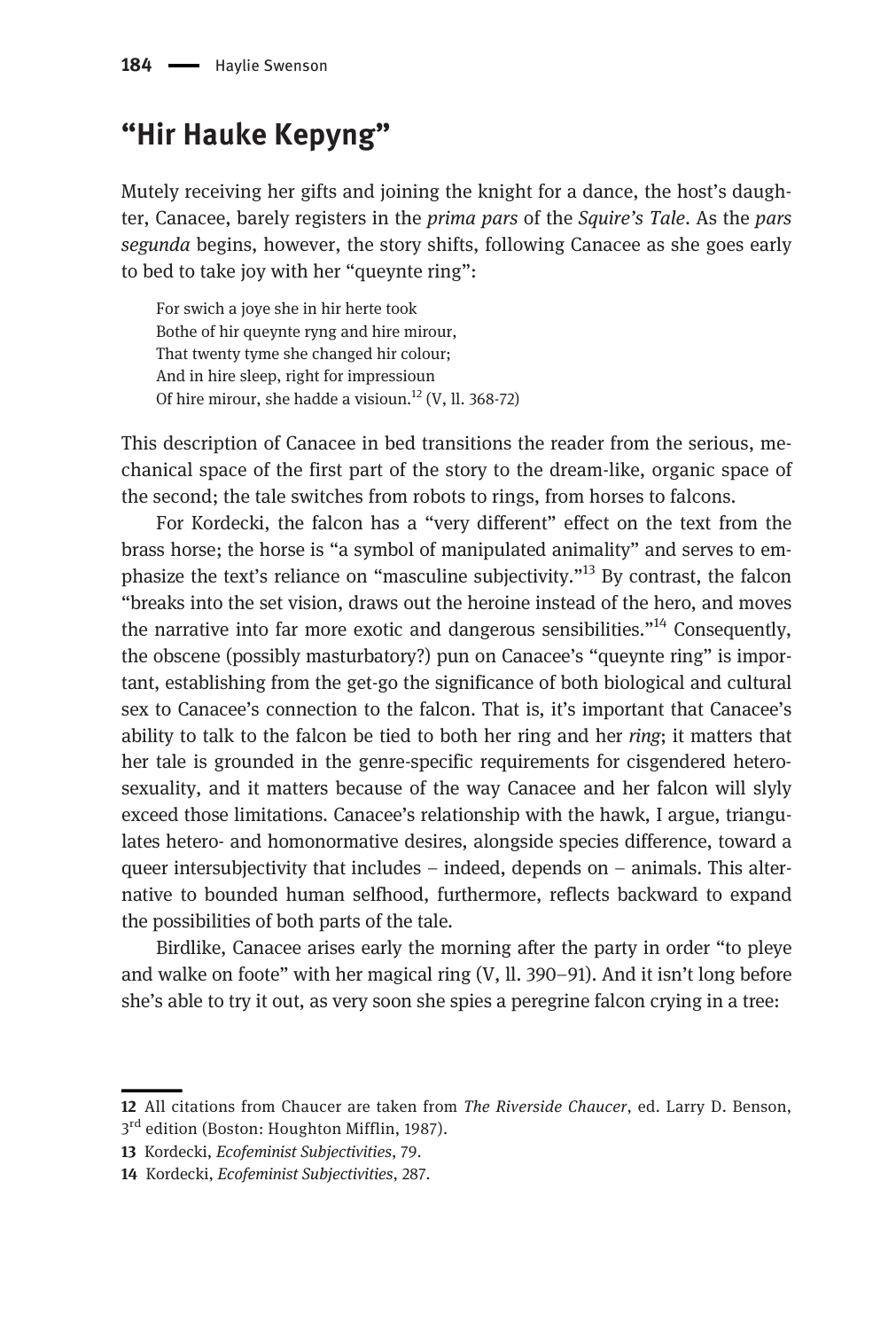Amydde a tree, for drye as whit as chalk, As Canacee was pleyyng in hir walk, Ther sat a facoun over hire heed ful hye, That with a pitous voys so gan to crye That all the wode resouned of hire cry. (V, ll. 409–13)

But this is no ordinary falcon. From the beginning, the falcon is presented in terms both avian and human. As Crane argues,

In The Squire's Tale, Chaucer draws on the genre of romance as a way into thinking about the cultural place of falcons. He presents the peregrine falcon of this tale as richly symbolic, but also as a living bird, raising the issue of species difference and the question of how to respond to this difference – what Chaucer would call difference of "kynde."<sup>15</sup>

When Canacee first spies her, the falcon is performing violence upon herself that evokes the frantic movements of a bird stuck in a cage: "Ybeten hadde she hirself so pitously/ With both hire wynges til the rede blood/ Ran endelong the tree ther-as she stood" (V, ll. 414–16). As Kordecki points out, "Birds, of course, do self-mutilate in moments of distress by tearing out their feathers. The cause is often related to encaging them, but molting in the wild can also become a bloody experience. The story works common happenings of actual creatures into the fabric of romance."<sup>16</sup> This first description of the bird is thus unmistakably avian; but then, of course, life for people with vaginas is also, often, a "bloody experience."

The particularly avian nature of this violence is further undercut by the distinction the narrator immediately draws between the falcon and other creatures:

And evere in oon she cryde alwey and shrighte, And with hir beek she hirselven so she prighte That ther nes tygre, ne noon so crueel beest That dwelleth outher in wode or in forest, That nolde han wept, if that he wepe koude, For sorwe of hire, she shrighte alwey so loude. (V, ll. 417–22)

The falcon's cries are so hideous, the narrator suggests, that even otherwise insensible beasts would be moved by her to weep if they could. The falcon is already indicating how complicated species division will be in this tale. Although the violence that she does to herself is described in unmistakably avian (and therefore animal) terms, the falcon is simultaneously positioned as the most sensitive of creatures, sensitive enough that she is even able to engender sensitivity in other

<sup>15</sup> Crane, "For the Birds," 23.

<sup>16</sup> Kordecki, Ecofeminist Subjectivities, 95.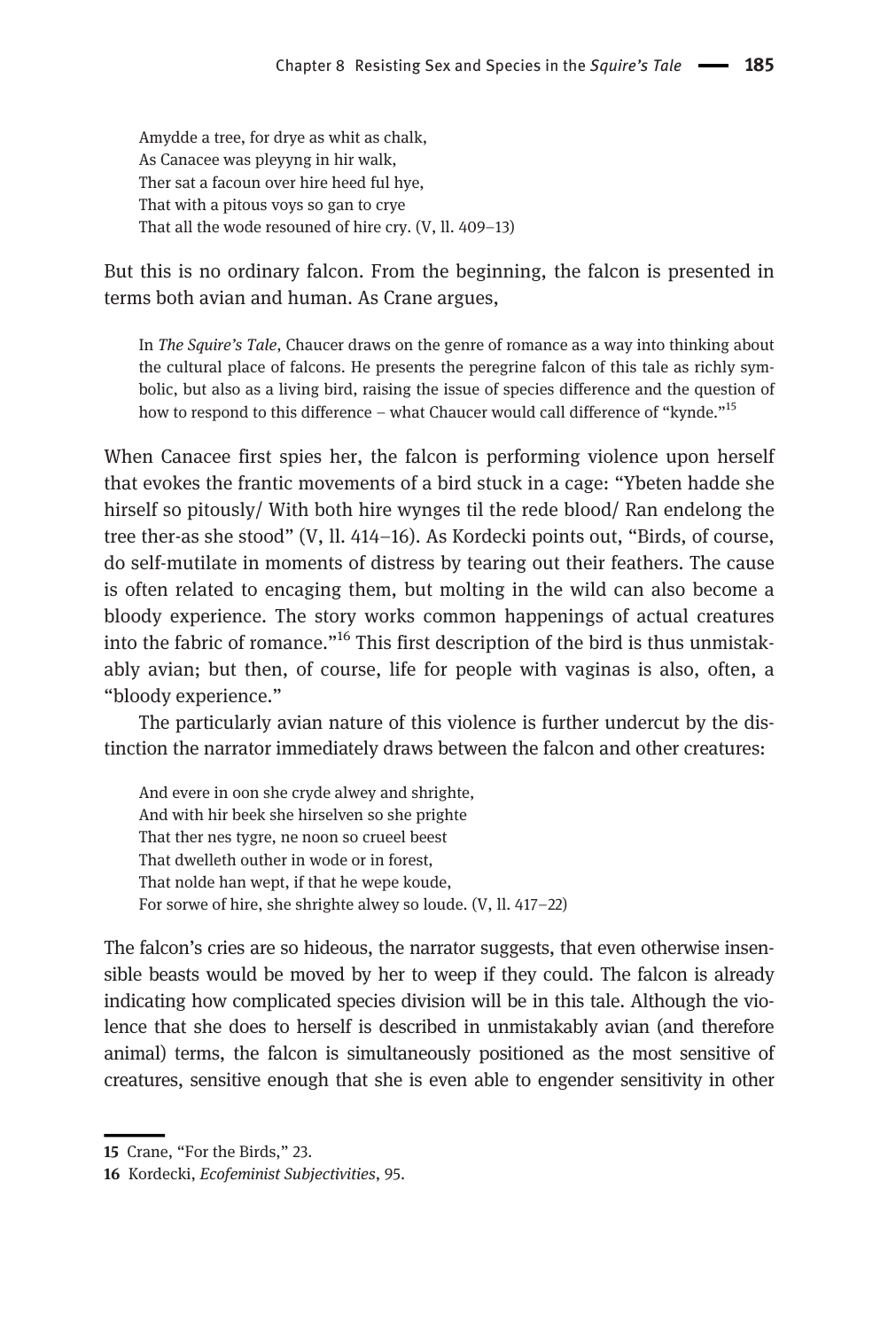creatures. As Crane has noted, such sensitivity and exceptionality can be understood as directly related to the falcon's position as a courtly animal, which means it is therefore necessarily already noble. This kind of "totemic thought explains lineal and social distinctions among humans by reference to species distinctions. The evident difference between sparrows and falcons is recruited to make the difference between peasants and princes look natural."<sup>17</sup> The falcon, by being falcon, is thus also very much a human symbol, more inherently sensitive than other creatures and able to elevate them to a more symbolic plane.

This nebulous place of the falcon between the human and animal realms is further emphasized by the narrator's description of her:

For ther nas nevere yet no man on lyve, If that I koude a faucon wel discryve, That herde of swich another of fairnesses, As wel of plumage as of gentillesse Of shap, of al that might yrekened be. (V, ll. 423–27)

This use of the trope of *occupatio* – "If that I *koude* a faucon wel discryve" – echoes the Squire's first description of Canacee, "for to telle yow al hir beautee,/ It lyth nat in my tongue,/ n'yn my konnyng" (V, ll. 34–36). Indeed, the falcon merits a longer description than Canacee, which is also in keeping with the more eloquent, less hesitant articulation of the second part of the tale. In thus framing both Canacee and the falcon in similarly hyperbolic terms, the Tale situates them both within their genre. However, this fixation within genre is not necessarily only a limiting thing, for, as Crane explains, "Closer to romance's sensibilities than official science and theology were pervasive lay convictions about animals' similarities to humans."<sup>18</sup>

The falcon's slippage between human and bird only intensifies as the narrative goes on, to the point that some critics have even suggested that the bird must actually be a transformed human princess, the "true" story of whom is lost in the aborted third part.<sup>19</sup> While I want to resist the impulse to make the falcon's story overtly human,<sup>20</sup> I agree that she is by no means entirely avian. We see this even before the bird's first speech, which we are told she speaks

<sup>17</sup> Crane, "For the Birds," 28.

<sup>18</sup> Crane, "For the Birds," 25.

<sup>19</sup> Crane, "For the Birds," 26.

<sup>20</sup> Susan Crane's dismissal of this point is, I think, particularly eloquent, and deserves to be quoted in full: "This view is neither sustainable nor refutable, given the tale's irresolution; but whether the formel is or is not *also* a human hardly makes her 'kynde' less problematic. Indeed, it redoubles the species question, by taking her to be not only different from Canacee as bird from woman, but divided within herself as woman from bird. Most evidently, she's not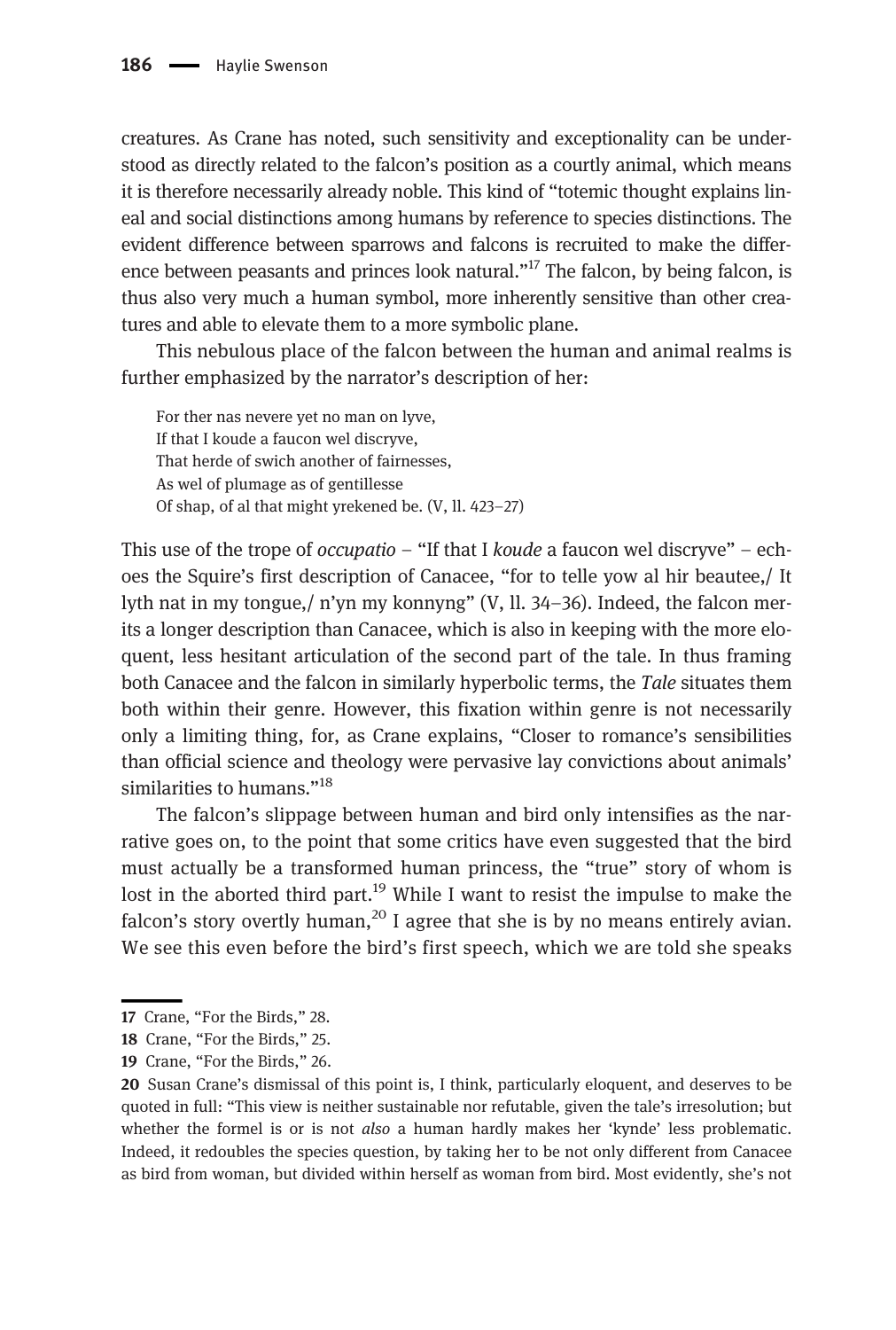in her "haukes ledene"  $(V, 1, 478)$ . That word *ledene* is important for, as the Middle English Dictionary notes, it means not only language and birdsong but also the undifferentiated cry of an animal. $^{21}$  In the tale that follows, the falcon vacillates between describing herself and her tercelet lover in terms both avian and human. She describes her childhood in deeply romantic terms: she is "fostred in a roche of marbul gray," and does not know adversity until she meets the tercelet that becomes her lover (V, ll. 500, 503). She describes herself as a "womman"  $(V, 1, 559)$  and relates a conversation with the tercelet that is deeply human, not only in its adherence to romance narrative but also in her multiple allusions to figures of speech and classical sources. Lest the reader could forget that she is a bird, however, this is immediately undercut by her pointed acknowledgement that once her conversation with the tercelet is over, "forth he fleeth"  $(V, 1, 605)$ .

It is worth pausing for a moment on the tercelet here. For he, too, is described in romantic and often anthropomorphizing terms by the falcon. Not only does she use markedly human terms to articulate his body – he falls "on his knees with so devout humblesse," she takes "hym by the hond" (V, ll. 544, 596), – but she also attributes literariness to him:

Whan it cam hym to purpos for to reste, I trowe he hadde thilke text in mynde, That "alle thyng, repeirynge to his kynde, Gladeth hymself;" thus seyn men, as I gesse. (V, ll. 606–9)

In her vividly descriptive reading of this passage, Kordecki describes how "the tercelet's 'text' conjures a convoluted image of a speechless creature who perches with a little bird-size volume at his side."<sup>22</sup> That "speechless" is crucial: unlike the female falcon, and in spite of the human qualities attributed to him, the tercelet's birdiness is preserved by his lack of speech. This avian quality of the tercelet, as well as the humanistic qualities of the falcon, is perhaps most evident in her poetic injunction of the cage:

Men loveth of proper kynde newefangelnesse, As briddes doon that men in cages fede.

simply human within, and animal without, since her heart belongs to a tercel, a male falcon, along with her feathers. The question of animal difference could only be dismissed by declaring every bird in the tale to be no more and no less than human" ("For the Birds," 26).

<sup>21</sup> "Ledene," Middle English Dictionary. The Regents of The University of Michigan, 2001. <https://quod.lib.umich.edu/m/middle-english-dictionary/dictionary/MED24958>.

<sup>22</sup> Kordecki, Ecofeminist Subjectivities, 97.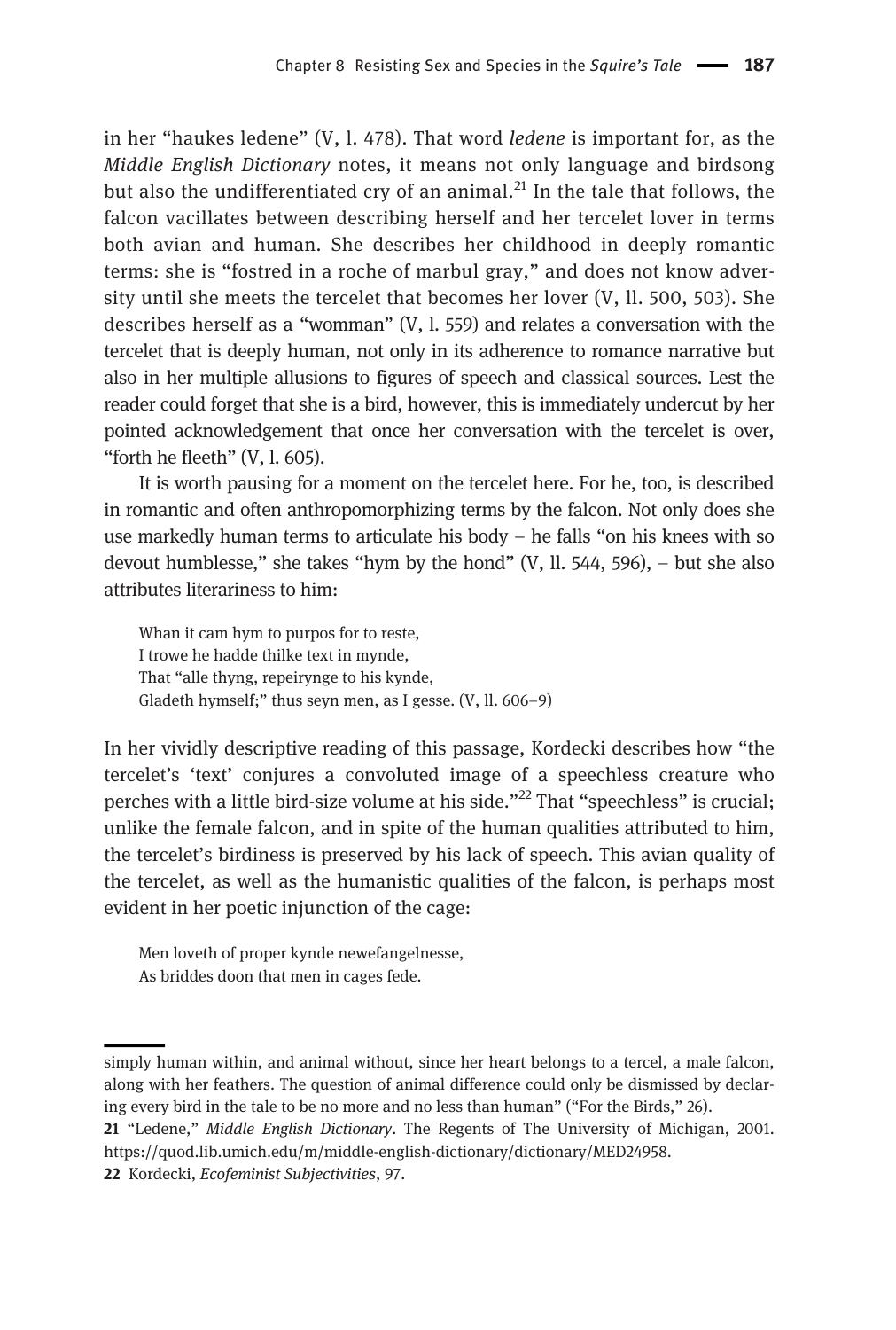For though thy nyght and day take of hem hede, And strawe hir cage faire and soft as silk, And yeve hem sugre, hony, breed and milk, Yet right anon as that his dore is uppe He with his feet wol spurn adoun his cuppe, And to the wode he wole and wormes ete. (V, ll. 610–17)

By unselfconsciously comparing her tercelet lover to a bird, it is almost as though the falcon forgets that she, herself, is a bird. Indeed, as Susan Crane has noted, this exemplum is the pinnacle of the falcon's species disorientations: "she is the example for other creatures as the whipped dog is an example of taming lions; her lover is a tiger but one with knees to fall on in fake humility; he is a snake hidden under flowers who longs to eat worms like a captured songbird."<sup>23</sup> These "queasily shifting descriptions" continue the work of category dissolution that began with the brass steed in the Tale's first part.<sup>24</sup> By the end of her long speech the falcon's unique "kynde" seems nearly impossible to determine. And this, of course, is in some ways the point: the falcon's vacillation between human and bird is part of the joke, perhaps even more so than Chaucer – and certainly more so than the Squire – intends. Canacee and the falcon, human woman and womanly bird, are both the same and other in the text's romantic frame, and this is important for how we read the queer space of the mews.

Once the falcon has finished her tale, Canacee bears her safely home "in hir lappe,/ and softely in plastres gan hire wrappe,/ Ther as she with hire beek hadde hurt hirselve" (V, ll. 635–37). Over the course of a full day, Canacee gathers herbs to heal the falcon and busily prepares a home for her within her own room:

Fro day to nyght

She dooth hire bisynesse and al hire myght, And by hire beddes heed she made a mewe And covered it with veluettes blewe, In signe of trouthe that is in wommen sene. And al withoute, the mewe is peynted grene, In which were peynted alle thise false fowles, As ben thise tidyves, tercelettes, and owles; Right for despit were peynted hem bisyde, Pyes, on hem for to crie and chyde. (V, ll. 641–50)

<sup>23</sup> Crane, "For the Birds," 33.

<sup>24</sup> Crane, "For the Birds," 33.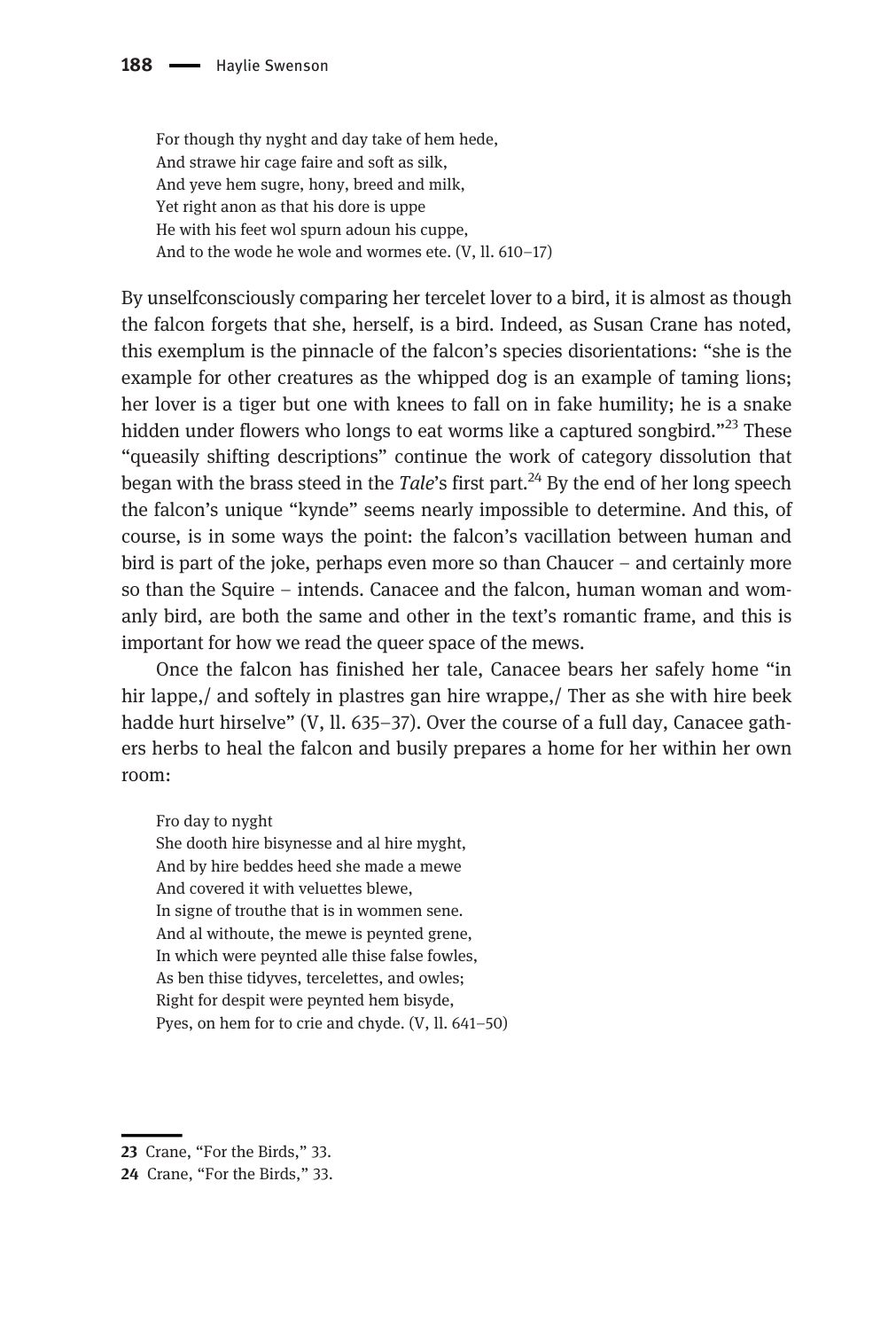Critics differ on how they understand this strange domestic space. Many scholars see the falcon's home as a reductive form of pet-keeping; as Kordecki notes, "the velvet cage is still a cage, positioned a mere twenty lines after the caged bird gloss, a reminder that the falcon loses."<sup>25</sup> Crane imagines a different future for the falcon and Canacee, and much of this difference is based on Crane's careful reading of the difference between Canacee's "mewes" and the cage of the exemplum:

The cage had a "dore" (V.615), but this structure called a mews may not have one, if it resembles a conventional mews with many openings or open sides to imitate the breezy nesting conditions of hawks in the wild. This unclarity around whether Canacee's "mewe" has a door evokes Derrida's conundrum that hospitality requires and repudiates a door. . . . Calling Canacee's little structure a "mews" elides the uncomfortable question of the door, as if to imagine that the falcon can be taken in without reservation.<sup>26</sup>

For Crane, the space that Canacee creates in her bedchamber is not a cage but an open mews, "a wonderfully complex attempt at hosting without taking hostage."27

In her bedroom, Canacee creates a categorically and sexually nonnormative, purely feminine space, nonreproductive (although not necessarily asexual). Midas Dekker argues that in spite of the taboos against recognizing them as such, our relationships with animals – and especially pets – have a strong erotic component.<sup>28</sup> The groundwork for this is laid at the very beginning of the falcon's tale, and not only with those puns on Canacee's ring.

As Kordecki points out, "the falcon does not tell her tale until she is comforted in the lap of Canacee, a sexualized iconography akin to the union of the virgin and the unicorn."<sup>29</sup> Just as importantly, by cradling the falcon in "hir lappe," Canacee makes that lap unavailable for other users, cultivating intimacy between a conspecific in sympathy and desire, if not, technically, in biological species. In this way, Canacee and the hawk emphasize sameness over difference, a distant echo of the opening up of the self advocated by a spate of queer critics. Kuzner offers a particularly useful distillation of these proposals:

In place of the self's structural hardening would be its accession to susceptibility, and in place of the language that constitutes subject positions – that does the work, for good or

<sup>25</sup> Kordecki, Ecofeminist Subjectivities, 97.

<sup>26</sup> Crane, "For the Birds," 39.

<sup>27</sup> Crane, "For the Birds," 38.

<sup>28</sup> See Midas Dekker, Dearest Pet: On Bestiality, trans. Paul Vincent (New York: Verso, 1994).

<sup>29</sup> Kordecki, Ecofeminist Subjectivities, 87.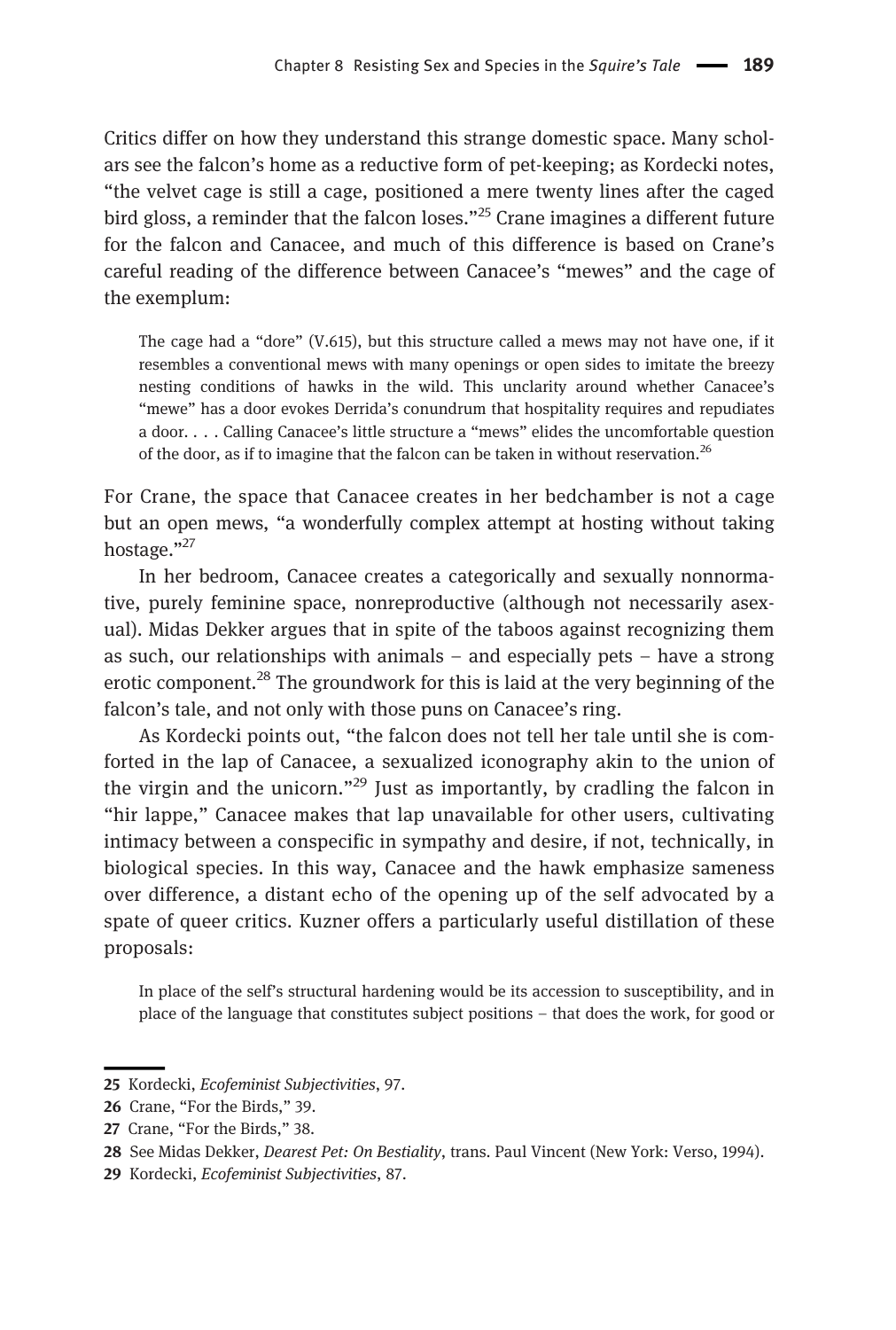ill, of interpellation – would be language that disorients and decontextualizes us, speech that is our undoing. We would, similarly, no longer seek to protect or cordon off our bodies from others.<sup>30</sup>

In the human, animal, multilingual, feminine space of the mews, important elements of structural hardening and difference – species difference, heterosexuality – have melted away, replaced by an open-ended attempt at intimacy, care, and coming together.

Significantly, this openness persists in spite of the Squire's attempt to move on, to leave the queer for the sake of the chivalric romance. For although the Squire promises a heteronormative (or, at least, mostly heteronormative – heteronormatish), "properly" romantic conclusion to his tale, he is interrupted by the Franklin before he can tell it. This allows the feminine space created by Canacee and the falcon to linger on. The Franklin's interruption serves to shut down the possibility of incest, but leaves open a different kind of nonnormative sexuality. And through this interruption, the Squire's transitional line proves unintentionally prophetic: "Thus lete I Canacee hir hauk kepyng" (V, l. 651). In spite of the Squire's desire to move on to "aventures and . . . batailles" (V, l. 659), Canacee and her hawk are, ultimately, left alone in their mews, the last vivid image of the text.

## "Bitwixe us two"

Here, I'll also leave the mews in order to return to the brass horse. Keeping Canacee in mind, it becomes more evident that the first part of the Squire's Tale displays the same kind of boundary-erasing triangulation of sex, species, and gender as the second. Just as Canacee and the falcon bond over a third party (the tercelet) in a pleasurable mash-up of species and desire, the brass horse draws the knight and Cambyuskan into a surprisingly intimate, even erotic, exchange of masculine knowledge.

The first thing the reader is told about the mysterious knight regards his proximity to the horse: "In at the halle dore al sodeynly/ Ther cam a knyght upon a steede of bras" (V, ll. 80–82). This should not be surprising; as Cohen notes, "Because of its corporeal adaptability and consequent long history of having been bred for a proliferation of specialized functions, all the people of

<sup>30</sup> James Kuzner, "Unbuilding the City: Coriolanus and the Birth of Republican Rome," Shakespeare Quarterly 58.2 (2007): 174–99 at 184. Kuzner is particularly referencing Agamben, Bersani, Butler, and Nancy.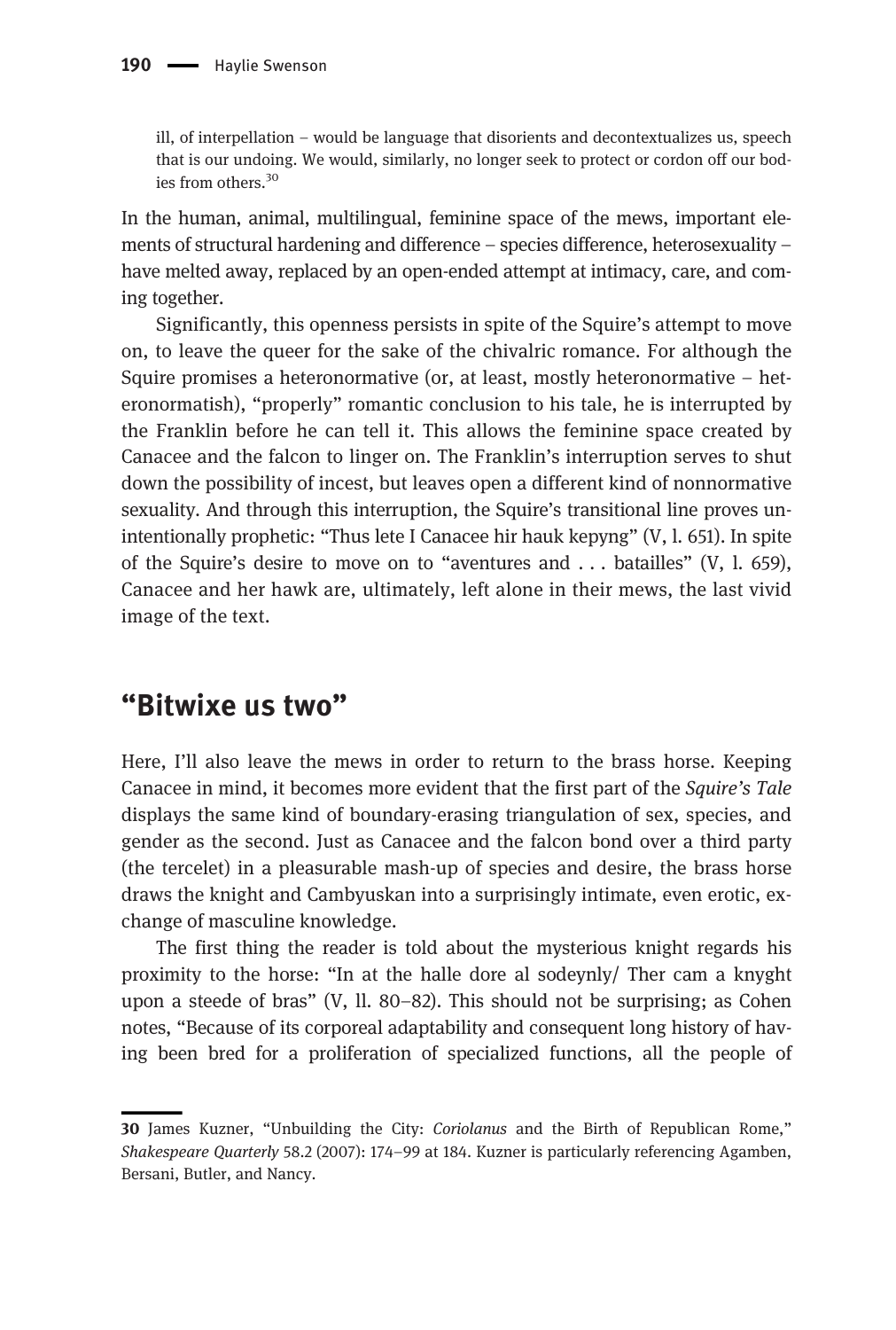medieval Europe, regardless of social class, had a close relationship to the horse. Yet the animal functioned as an especially revered body for knights."<sup>31</sup> The brass horse merits the longest initial description of any of the gifts. Indeed, according to Scott Lightsey's count, it dominates the entirety of the Tale's first part, ultimately taking up over a third of those 346 lines.<sup>32</sup>

Part of this fascination, surely, comes from the horse's ability to symbolize man's dominion over the animal: "The horse, a symbol of manipulated animality, in its silent servility remains a standard detail in masculine magic and masculine subjectivity."<sup>33</sup> Karl Steel similarly argues that "love for horses, like that for any animal, finally gives way to human self-love."<sup>34</sup>

It is certainly possible to read this subjugation in the "Squire's Tale," especially considering the tale's subtle, but significant, martial context, which is evident in the way the Squire begins: "At Sarray, in the land of Tartarye,/ There dwelte a king that werreyed Russye,/ Thurgh which ther dyde many a doughty man" (V, ll. 9–11). There are other signs of war, too; the horse is part of a martial arsenal, other pieces of which include the mirror, the sword, and the mysterious knight himself. This, along with the particular attention to the loss of "many a doughty man," suggests an under-recognized attention in the tale to the costs of war. The brass horse is intended to reduce those costs:

This steede of bras, that esily and weel Kan in the space of o day natureel – This is to seyn, in foure and twenty houres – Wher-so yow lyst, in droghte or elles shoures, Beren youre body into every place To which youre herte wilneth for to pace, Withouten wem of yow, thurgh foul or fair, Or, if yow lyst to fleen as hye in the air As dooth an egle whan hym list to soore, This same steede shal bere yow evere moore, Withouten harm, til ye be ther yow leste, Though that ye slepen on his bak or reste, And turne ayeyn with writhyng of a pyn. (V, ll. 115–27)

33 Kordecki, Ecofeminist Subjectivities, 79.

<sup>31</sup> Cohen, Medieval Identity Machines, 46.

<sup>32</sup> Scott Lightsey, Manmade Marvels in Medieval Culture and Literature (New York: Palgrave Macmillan, 2007), 75.

<sup>34</sup> Karl Steel, How To Make A Human: Animals and Violence in the Middle Ages (Columbus: Ohio State University Press, 2011), 224.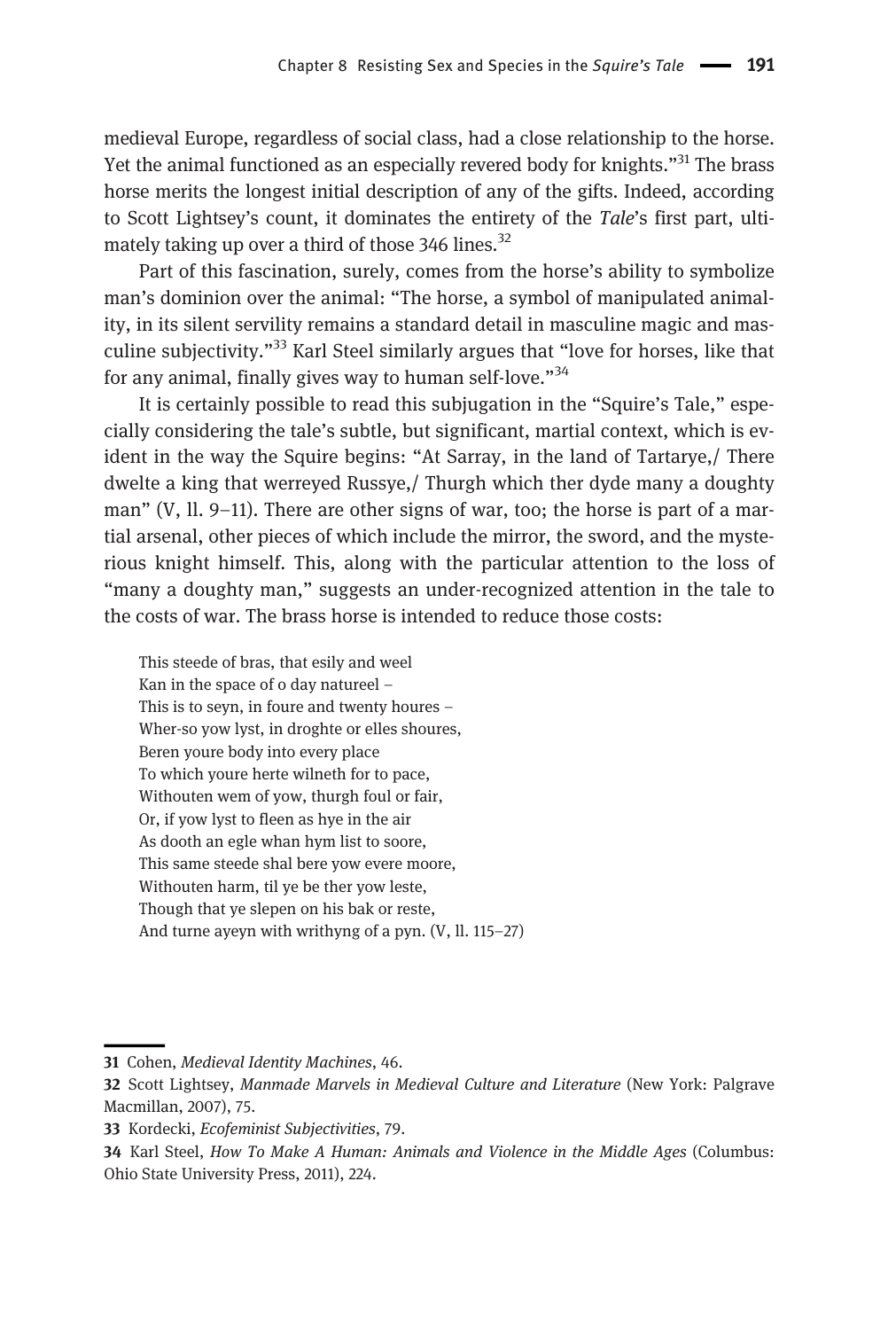The horse's supernatural abilities make it the perfect body of war. Unlike a horse of flesh and blood, the brass horse is tireless and seemingly invincible – a shield made animal. It is a perfect object. Like Canacee and her falcon, then, the horse initially reads as a prop, particularly crafted to fit a romantic story. But, also like the falcon and Canacee, the magically transportive horse is too well crafted: en route to the tale's intended end, it swerves, evading the Squire's narrative control. Indeed, it takes the narrative itself with it.

This sense of narrative instability is first evident in this same passage. Cohen argues that "the horse's intimacy to the human involves more than the utilitarian functions of labor and transportation," and that is especially true of *this* horse.<sup>35</sup> The brass horse offers almost unthinkable pleasures to its rider, pleasures in excess of its role as a weapon and military tool. The steed not only has the ability to translate its rider from one terrestrial space to another, but it can literally take its rider to an entirely different plane. The rider's desire combines with the horse's ability to precipitate new becomings, in this case, a becoming-eagle. In this ability to engender marvelous transformations, the horse-as-steed reconfigures and decomposes the understood limits of the human body.

Perhaps because of this excess, the horse exerts a gravitational pull on the story, frequently disrupting the narrative. For instance, once the knight has described all his gifts, the Squire attempts to turn his narrative energy back to the party. Canacee is given her ring, the sword and the mirror are "born anon into the heighe tour," and the horse is ridden to the courtyard where he stands, "stille as any stoon" (V, ll. 176, 171). But the Squire's attempts to return to the party are fruitless, as the reader's attention is drawn back immediately to the horse in the courtyard, around which a crowd quickly develops:

Greet was the prees that swarmeth to and fro To gauren on this hors that stondeth so For it so heigh was, and so brood and long, So wel proporcioned for to been strong, Right as it were a stede of Lumbardye; Therwith so horsly, and so quyk of ye, As it a gentle Poilleys courser were. For certes, fro his tayl unto his ere Nature ne art ne koude hym nat amende In no degree, as al the people wende. (V, ll. 189–98)

The repetition of the word "so" aurally signifies the "broken record" affect of this passage, as the horse's beauty has transfixed the Squire just as firmly as it

<sup>35</sup> Cohen, Medieval Identity Machines, 46.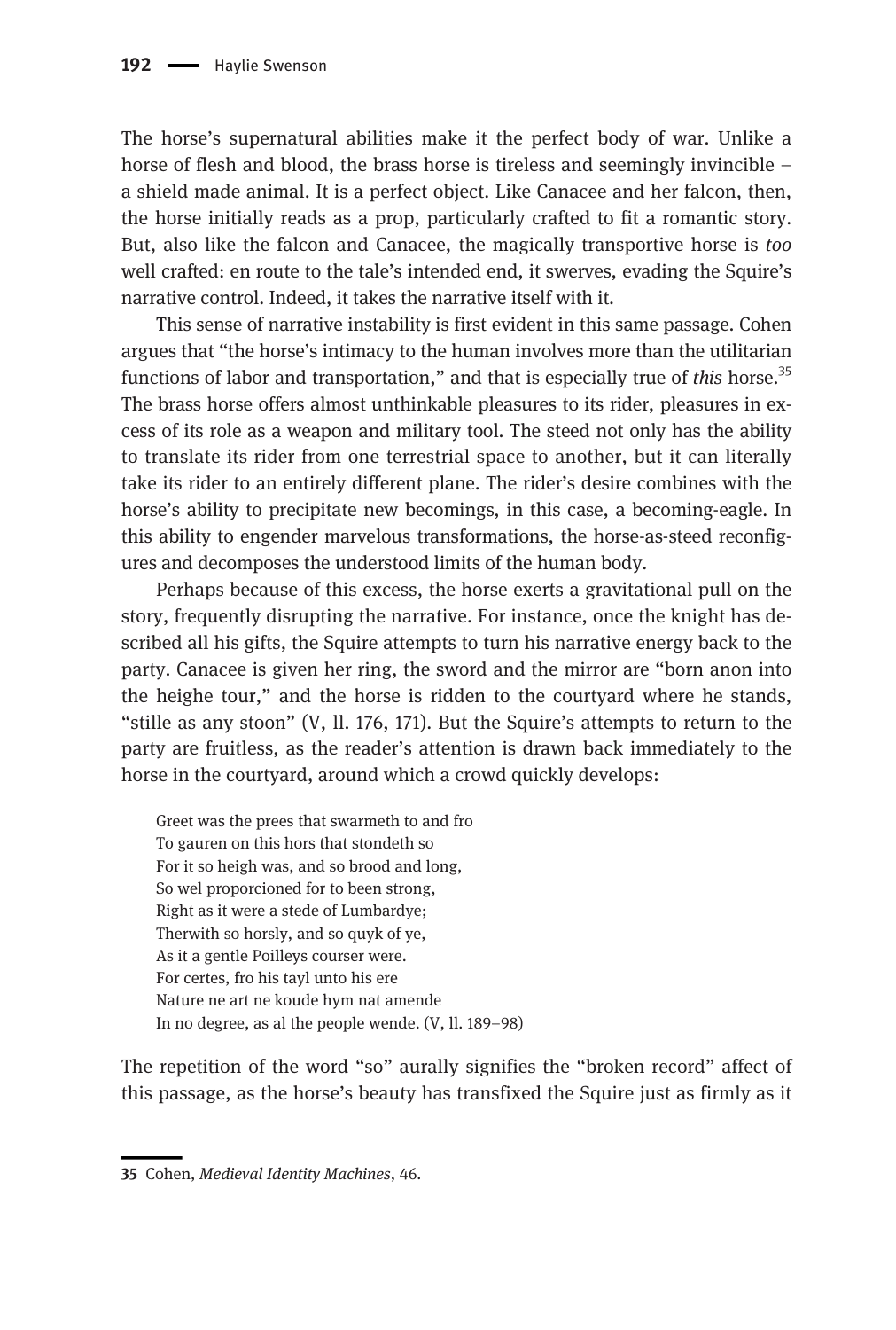transfixes the courtiers.<sup>36</sup> This is also evident in an important pronoun shift within the passage: the horse begins as an "it" and ends as a "he." The pleasure and wonder of the horse have made it that much more alive. Like the bird, its, or rather his, status is constantly shifting.

Critics have argued that the knight's description of the mechanisms controlling this mechanical animal undercut its magic somewhat. For example, Lightsey argues that the "late fourteenth century presents a fascinating cultural tipping point when marvels manufactured by men . . . were explicitly used for political and ideological purposes, participating in the establishment of a courtly culture whose politics of display was enhanced by manmade marvels."<sup>37</sup> These marvels (the greatest of which were "the elaborate clockworks and animated creatures or automata, mechanical imitations of life") were, according to Lightsey, creatures for the court, "employed for the purpose of enhancing political capital or religious awe."<sup>38</sup>

This use of marvels as political tools could be seen as normalizing; indeed, Kordecki explicitly contrasts the feminine, magical space of the tale's second part with the "patriarchal indication of progress" that she reads as the result of the first part.<sup>39</sup> Similarly, Lightsey suggests that the mechanical quality of the brass horse makes it less marvelous, for "once the cause is understood, the marvel ceases to be marvelous in the traditional sense."<sup>40</sup> I disagree.

Although the knight explains the horse's "governaunce," explaining how to make it work is a different thing from explaining how it works. The latter knowledge remains a secret, as the knight's frequent deferrals make clear:

Sire, ther is namoore to seyne, But, whan you list to ryden anywhere, Ye mooten trille a pyn, stant in his ere, Which I shall yow telle bitwixt us two . . . Or, if yow liste bidde hym thennes goon, Trille this pyn, and he wol vanysshe anoon . . . And come agayn, be it by day or nyght, Whan that yow list to clepen hym ageyn In swich a gyse as I shal to yow seyn Bitwixe yow and me, and that ful soone. (V, ll. 314–17, 327–33)

<sup>36</sup> I am grateful to Jonathan Hsy for drawing my attention to this aural repetition.

<sup>37</sup> Lightsey, Manmade Marvels, 10.

<sup>38</sup> Lightsey, Manmade Marvels, 10.

<sup>39</sup> Kordecki, Ecofeminist Subjectivities, 79.

<sup>40</sup> Lightsey, Manmade Marvels, 80.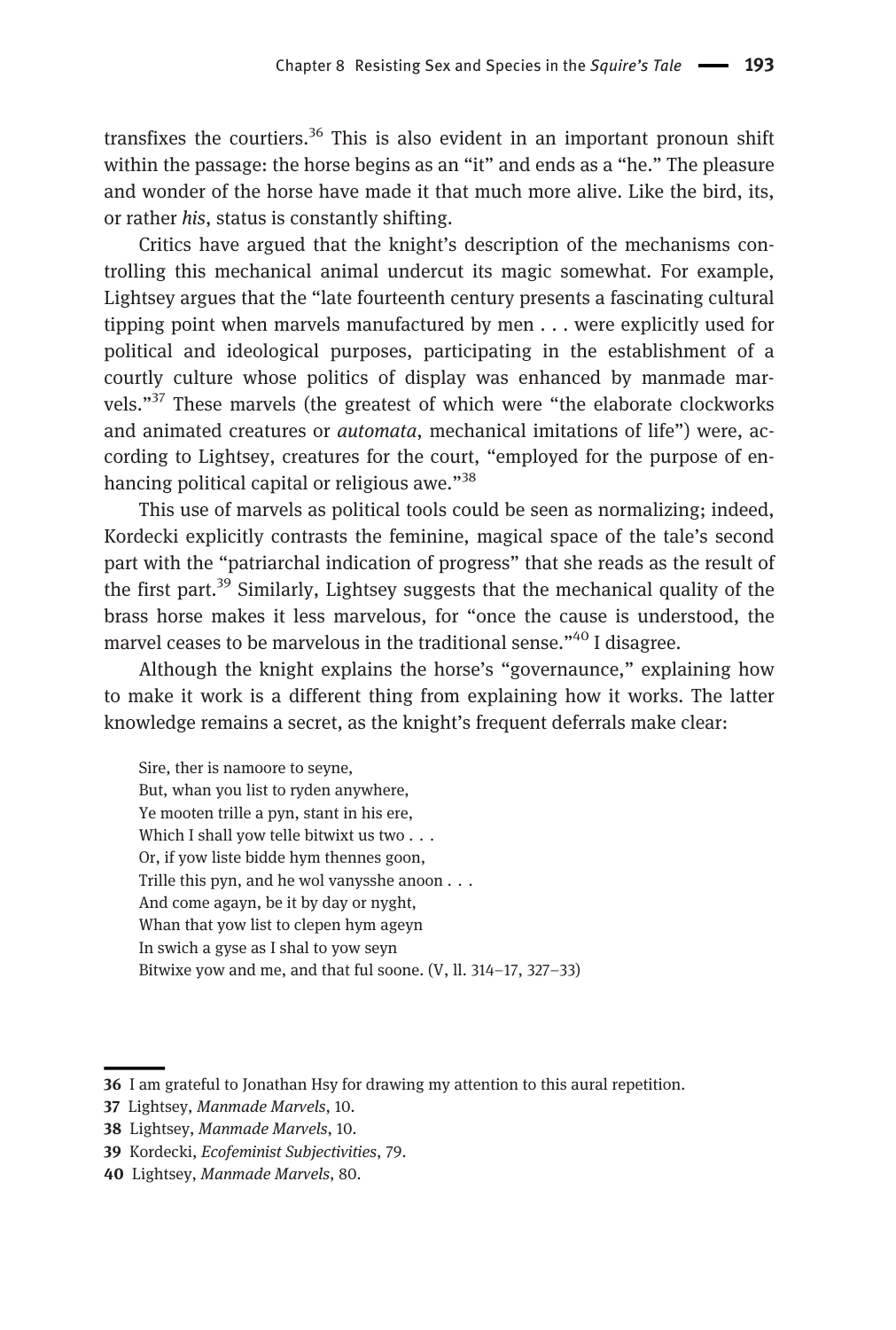The effect of this secrecy is to make the horse more mysterious, not less. Although the knight explains that the horse is made to work through a complex system of pins in its ear, the reader is excluded from a full understanding – or even a clear representation – of this mechanism. Moreover, the knight's explanation of the usage of the horse seems insufficient: "This hors anoon bigan to trippe and daunce,/ Whan that this knyght leyde hand upon his reyne" (V, ll. 312–13). If the knight's simple action of laying a hand upon the horse's rein (as opposed to twirling a complicated series of pins) can cause him to "trippe and daunce," it would seem that the brass steed retains at least some of its secrets. The closest we get to a full vision of the working of this marvelous creature is at the very end of the *prima pars*, when the Squire notes only that "The hors vanysshed, I noot in what manere/ Out of hir sighte; ye gete namoore of me" (V, ll. 342–43). Even after the knight's long description of the workings of the horse, the Squire – and, by extension, the reader – can only express wonder at the manmade marvel. This is significant, as the knight's reticence to share the workings of the horse with the general assembly clears the ground for the queer potential of horse, knight, and king.

In "Chevalerie," Cohen writes extensively about the knight–horse relationship and the "possible bodies" that are engendered through it. This relationship was an intimate one by necessity, "for it is not as if the horse is a passive vehicle and the knight its all-controlling driver."<sup>41</sup> Rather, all horses are objects of desire and privileged knowledge, complex creatures requiring intimate and embodied understanding and technique passed between men.

This sense of animal-mediated intimacy is especially emphasized in the Squire's Tale, as the knight frequently promises to let the king in on the brass horse's secrets at another time, presumably when they can be alone. Unlike in the second half of the tale, however, we never get to see the fulfillment of this promised intimate exchange of secrets. The king and knight never build their stable, as it were. On the other hand, their conversation points to the very real intimacies of coming to know and learning to manage flesh-and-blood horses, intimacies of which Chaucer and his readers would have been well aware. In this way, the queerly interspecies, homoerotic possibilities of the text radiate outward beyond its magical and romantic bounds.

A question posed by Cohen has helped to animate this project. He asks: "Why should the queer stop at the boundaries of the human? Why can't it, in the Middle Ages, include the horses, hawks, greyhounds that are integral to

<sup>41</sup> Cohen, Medieval Identity Machines, 49.